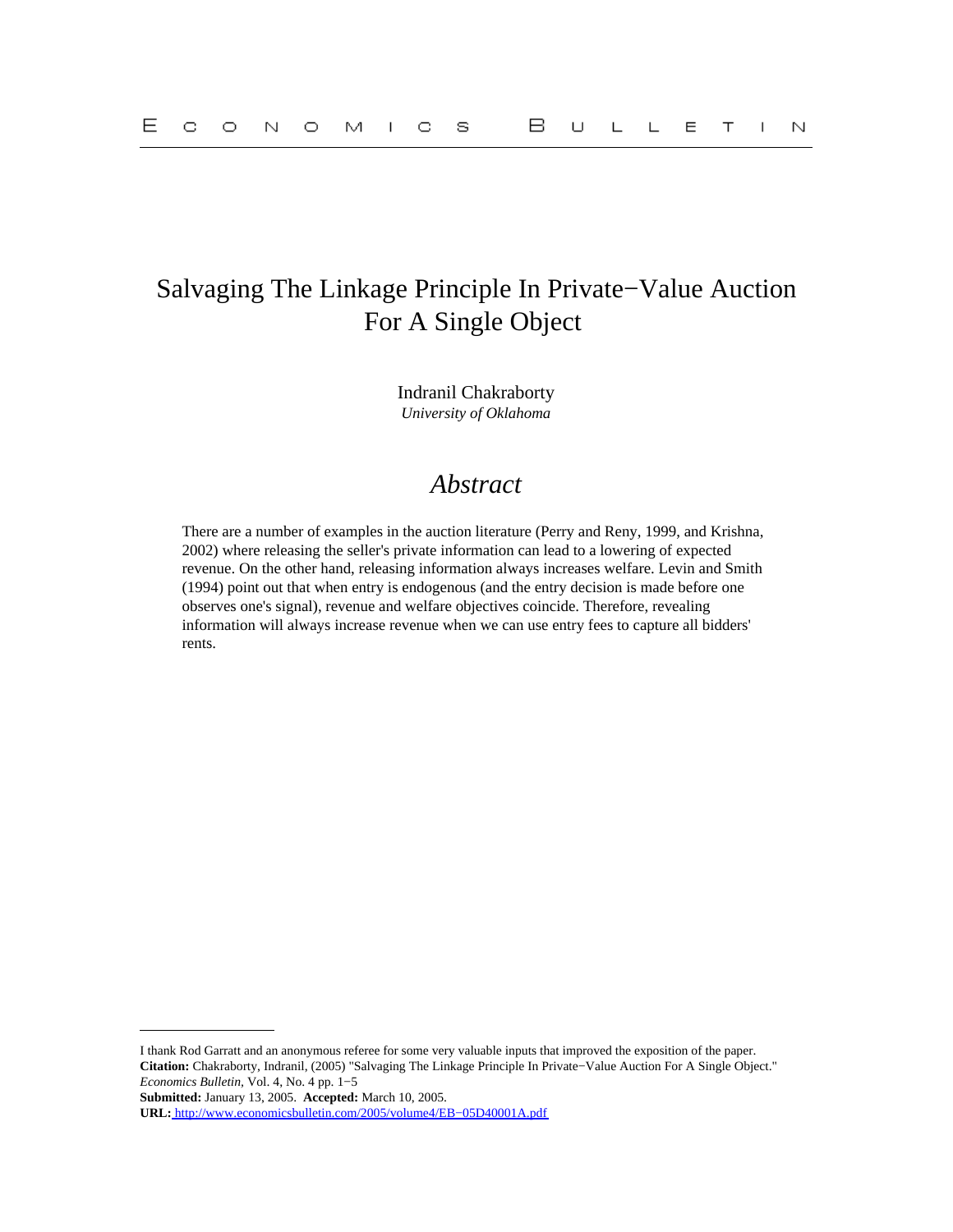# 1. Introduction

One of the biggest discoveries of auction theory after the revenue equivalence theorem is the linkage principle. The linkage principle suggests that the more the information provided to the bidders in an auction the greater the revenue (Milgrom and Weber, 1982). Recently, however, the linkage principle has been shown to be violated in the multi-unit framework. More precisely, Perry and Reny (1999) show that in multi-unit auctions revealing the seller's information may lead to a change in the ordering of the bids, thereby, lowering the expected revenue. Krishna (2002) shows that the switch in the ranking of bids that drives the example of Perry and Reny does not need multiple units to take place. It can happen in single object auctions, as well, thereby violating the linkage principle. In Krishna's example with two bidders only one bidder has a private value (in Perry and Reny both bidders have a private value, but only for the second unit). However, as Board (2004) shows, even that is not necessary. The change in the ranking of bids as a result of seller's private information is possible when both bidders have private values which in turn may cause a violation of the linkage principle. Moreover, the effect of the change in the ranking of bids is the strongest when there are two bidders in the auction (in the sense that it cannot be balanced by any other change).

In this paper, we consider auctions where entry of bidders is endogenously determined due to the presence of entry costs. We show that the linkage principle continues to hold when entry is endogenous even if revelation of the seller's private information gives rise to a switch in the ranking of the bids in the auction. Furthermore, we show that if the seller can charge the optimal entry fee revelation of the seller's information always increases the expected revenue, thereby restoring the linkage principle. The intuition behind this is simple. When entry is endogenous, the objectives of the seller and the social planner become perfectly aligned even when bidders are asymmetric. Therefore, the seller prefers the efficient outcome that is brought about by the release of the private information. This intuition extends to the case of more than two bidders, as well.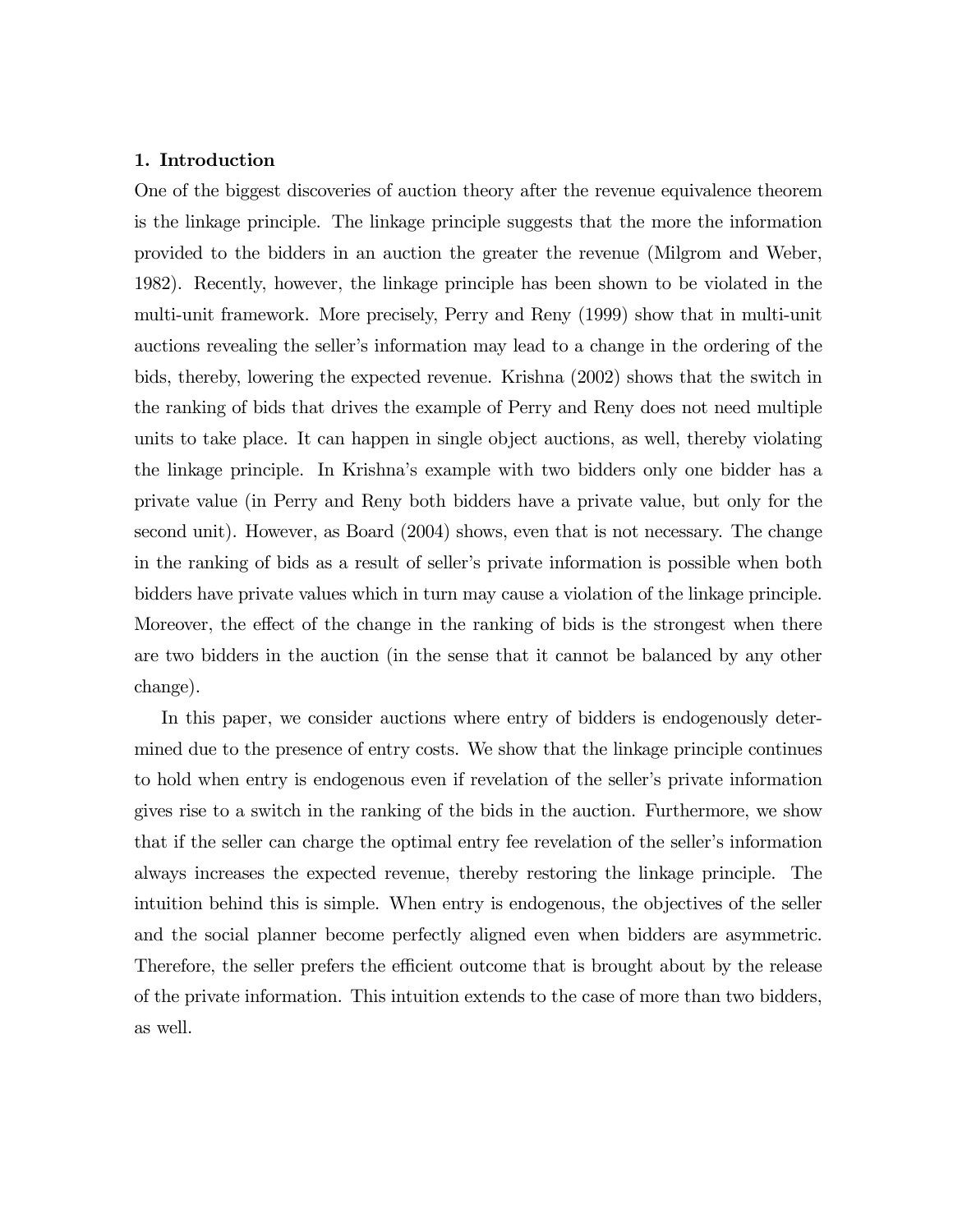#### 2. The Linkage Principle With Entry

The formal model of entry is the asymmetric version of the entry model of Levin and Smith (1994). A seller has an indivisible item and a privately observed random signal s. There are 2 potential bidders. The bidders simultaneously choose entry probabilities  $p_1$  and  $p_2$ . When bidder i enters the auction he incurs a cost of entry  $c_i$  and observes a private signal  $X_i$  that is a random variable. The participating bidders then bid in an English auction with a zero reserve. The value of the object to bidder i is  $u_i(X_i, s)$ . It is possible, for instance, that  $E_s u_1(X_1, s) > E_s u_2(X_2, s)$  but that  $u_1(X_1, s) < u_2(X_2, s)$ where  $E_Z$  is the expectation operator over Z. Thus, a release of information may lead to a switch of private values (which is then bound to cause a violation of the linkage principle in the absence of entry costs). In short, we do not make any assumption to preserve the linkage principle in the case where two bidders participate with probability one in the auction.

We say that entry is *endogenous* in the auction when the participation probability of each bidder depends on the participation probability of the other bidder. In other words, entry is endogenous if in equilibrium bidder i enters with probability  $p_i$  and a change in  $p_i$  makes bidder j's choice of participation probability  $p_j$  suboptimal. In such a situation a bidder typically earn's a zero ex ante payoff. Therefore, in general, we will say that participation in the auction is endogenous if in equilibrium bidder  $i$  $(i = 1, 2)$  is indifferent between participating and not participating. Since in the auction itself bidding the expected private value of the object is a weakly dominant strategy we formally define participation to be endogenous in the case where the seller's information is not released, if for  $i \neq j$  we have

$$
(1 - p_j)E_{X_i,s}u_i(X_i, s) + p_jP[E_su_i(X_i, s) > E_su_j(X_j, s)]
$$
  
 
$$
\times E_{X_i,X_j}[E_su_i(X_i, s) - E_su_j(X_j, s)|E_su_i(X_i, s) > E_su_j(X_j, s)] = c_i
$$
 (1)

Note that in this case entry need not always be endogenous. Our first result will, however, be true only when entry is endogenous, *i.e.*, the parameters of the model allow the above condition to be satisfied for some  $p_i \in [0, 1], i = 1, 2$ .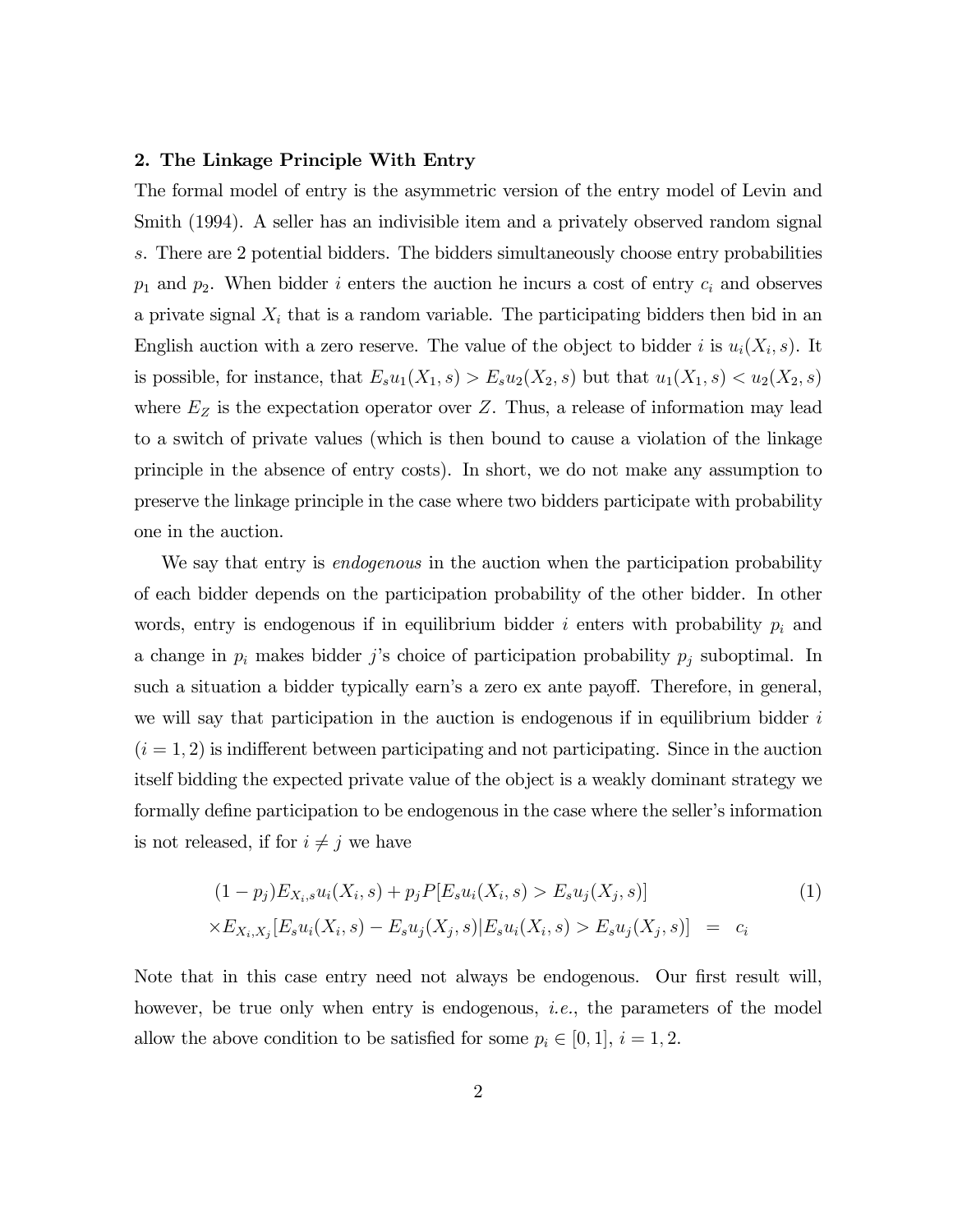If the seller can also charge a bidder specific entry fee  $e_i$  that is payable at the time of entry and the entry fees are set at the optimal level to maximize revenue then the condition

$$
(1 - p_j)E_{X_i,s}u_i(X_i, s) + p_jP[E_su_i(X_i, s) > E_su_j(X_j, s)]
$$
  
 
$$
\times E_{X_i,X_j}[E_su_i(X_i, s) - E_su_j(X_j, s)|E_su_i(X_i, s) > E_su_j(X_j, s)] = c_i + e_i
$$
 (2)

must be satisfied.<sup>1</sup> Observe that when the seller can charge the optimal entry fee the above equation will always be satisfied, *i.e.*, entry will always be endogenous, whenever the bidders find it worthwhile to participate in the auction in the absence of the entry cost and entry fees (so that the linkage principle is a relevant issue in the auction).2

Rather than thinking of the seller as setting the optimal entry fee, let us think of her as setting the participation rates and collecting the corresponding entry fees. Setting of optimal entry fees in that case is synonymous with setting the optimal participation rates. Now equation (2) can be rewritten as

$$
(1 - p_j)E_{X_i,s}u_i(X_i, s) + p_jP[E_su_i(X_i, s) > E_su_j(X_j, s)]
$$
  

$$
\times E_{X_i,X_j}[E_su_i(X_i, s)|E_su_i(X_i, s) > E_su_j(X_j, s)] - c_i
$$
  

$$
= p_jP[E_su_i(X_i, s) > E_su_j(X_j, s)]E_{X_i,X_j}[E_su_j(X_j, s)|E_su_i(X_i, s) > E_su_j(X_j, s)] + e_i
$$

which upon being multiplied by  $p_i$  and summed for  $i = 1, 2$  becomes

$$
p_1(1-p_2)E_{X_1,s}u_1(X_1,s) + p_2(1-p_1)E_{X_2,s}u_2(X_2,s)
$$
  
+  $p_1p_2E_{X_1,X_2}[\max\{E_su_1(X_1,s), E_su_2(X_2,s)\}] - p_1c_1 - p_2c_2$   
=  $p_1p_2E_{X_1,X_2}[\min\{E_su_1(X_1,s), E_su_2(X_2,s)\}] + p_1e_1 + p_2e_2$ 

<sup>&</sup>lt;sup>1</sup>Note that the equilibrium entry probabilities are determined by the equilibrium condition  $(1)$  when the seller cannot charge an entry fee and condition (2) when the seller can charge an entry fee satisfy the inequalities  $0 \leq p_i \leq 1$ ,  $i = 1, 2$ . Thus, whether a pure strategy or a mixed strategy equilibrium exists depends on the value of  $p_1$  and  $p_2$  determined by the equilibrium condition. For instance, if the equilibrium conditions give  $p_1 = p_2 = 1$  it is a pure strategy equilibrium, and it is a mixed strategy equilibrium when  $0 < p_i < 1$ ,  $i = 1, 2$ . In particular, the existence of a given type of equilibrium depends on the existence of the relevant solution of the equilibrium condition.

<sup>2</sup> In other words, unlike Proposition 1, Proposition 2 in the next section will hold very generally.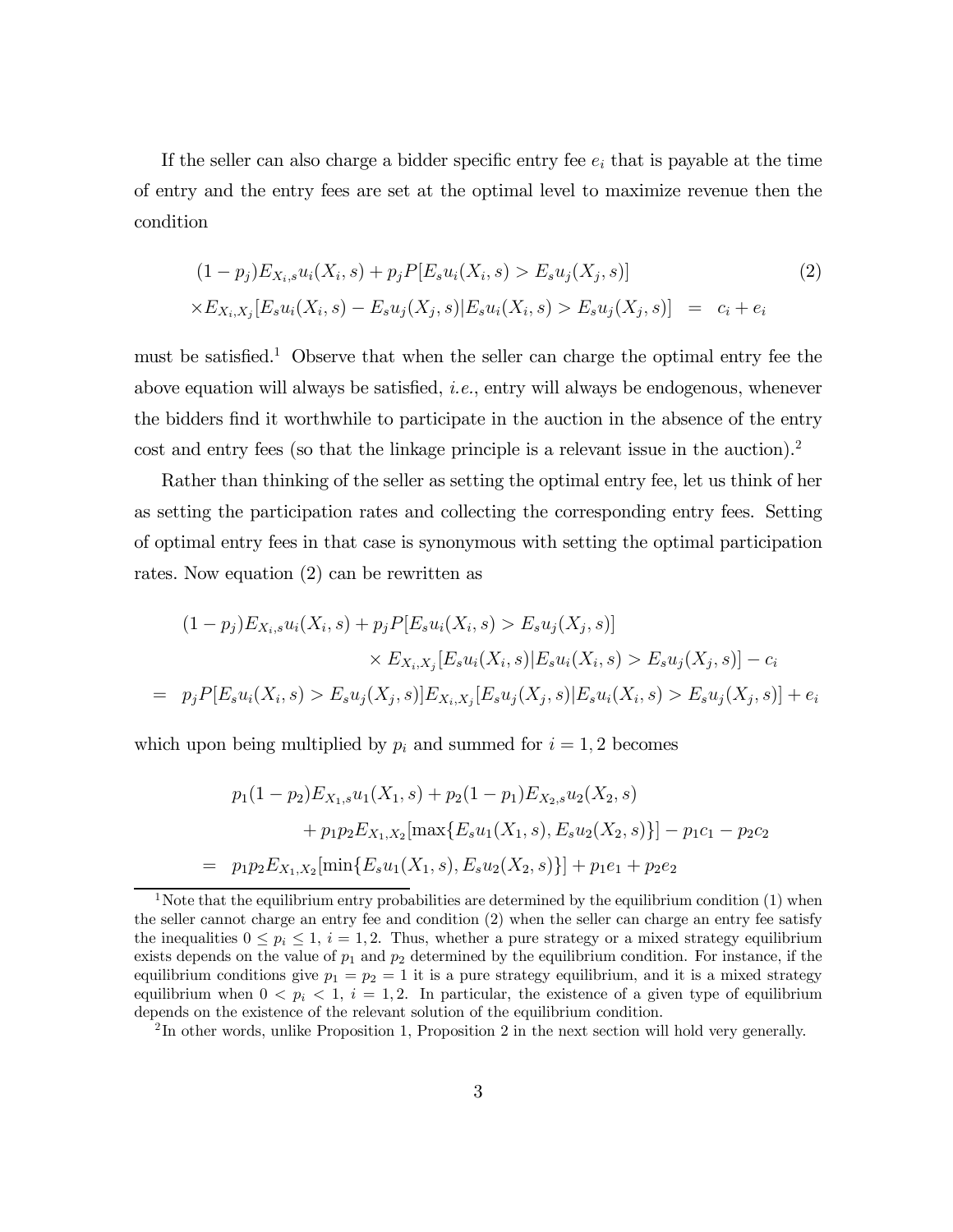where the right hand side is the expected revenue to the seller and the left hand side is the expected social surplus. Similarly, when the seller's information is released the corresponding equation becomes

$$
\hat{p}_1(1-\hat{p}_2)E_{X_1,s}u_1(X_1,s) + \hat{p}_2(1-\hat{p}_1)E_{X_2,s}u_2(X_2,s) \n+ \hat{p}_1\hat{p}_2E_{X_1,X_2,s}[\max\{u_1(X_1,s), u_2(X_2,s)\}] - \hat{p}_1c_1 - \hat{p}_2c_2 \n= \hat{p}_1\hat{p}_2E_{X_1,X_2,s}[\min\{u_1(X_1,s), u_2(X_2,s)\}] + \hat{p}_1\hat{e}_1 + \hat{p}_2\hat{e}_2
$$

Clearly, the participation rates that maximize the right hand side of the equations also maximize the left hand side of the equations. Now suppose that  $p_i$ -s and  $\hat{p}_i$ -s maximize the left hand sides of the above two equations. We have, since "max" is a convex function, that

$$
\hat{p}_1(1-\hat{p}_2)E_{X_1,s}u_1(X_1,s) + \hat{p}_2(1-\hat{p}_1)E_{X_2,s}u_2(X_2,s) \n+ \hat{p}_1\hat{p}_2E_{X_1,X_2,s}[\max\{u_1(X_1,s),u_2(X_2,s)\}] - \hat{p}_1c_1 - \hat{p}_2c_2 \n\geq p_1(1-p_2)E_{X_1,s}u_1(X_1,s) + p_2(1-p_1)E_{X_2,s}u_2(X_2,s) \n+ p_1p_2E_{X_1,X_2,s}[\max\{u_1(X_1,s),u_2(X_2,s)\}] - p_1c_1 - p_2c_2 \n\geq p_1(1-p_2)E_{X_1,s}u_1(X_1,s) + p_2(1-p_1)E_{X_2,s}u_2(X_2,s) \n+ p_1p_2E_{X_1,X_2}[\max\{E_su_1(X_1,s), E_su_2(X_2,s)\}] - p_1c_1 - p_2c_2.
$$

It follows that

$$
\hat{p}_1 \hat{p}_2 E_{X_1, X_2, s}[\min\{u_1(X_1, s), u_2(X_2, s)\}] + \hat{p}_1 \hat{e}_1 + \hat{p}_2 \hat{e}_2
$$
\n
$$
\geq p_1 p_2 E_{X_1, X_2}[\min\{E_s u_1(X_1, s), E_s u_2(X_2, s)\}] + p_1 e_1 + p_2 e_2.
$$
\n(3)

When entry is endogenous, so that without the entry fee equation (1) is satisfied in equilibrium, then it can be checked that the optimal entry fees are equal to zero. Therefore, in that case, the equilibrium participation rates are the same regardless of whether the seller can or cannot charge entry fees. In other words, when entry is endogenous we have

$$
\hat{p}_1 \hat{p}_2 E_{X_1, X_2, s}[\min\{u_1(X_1, s), u_2(X_2, s)\}] \ge p_1 p_2 E_{X_1, X_2}[\min\{E_s u_1(X_1, s), E_s u_2(X_2, s)\}].
$$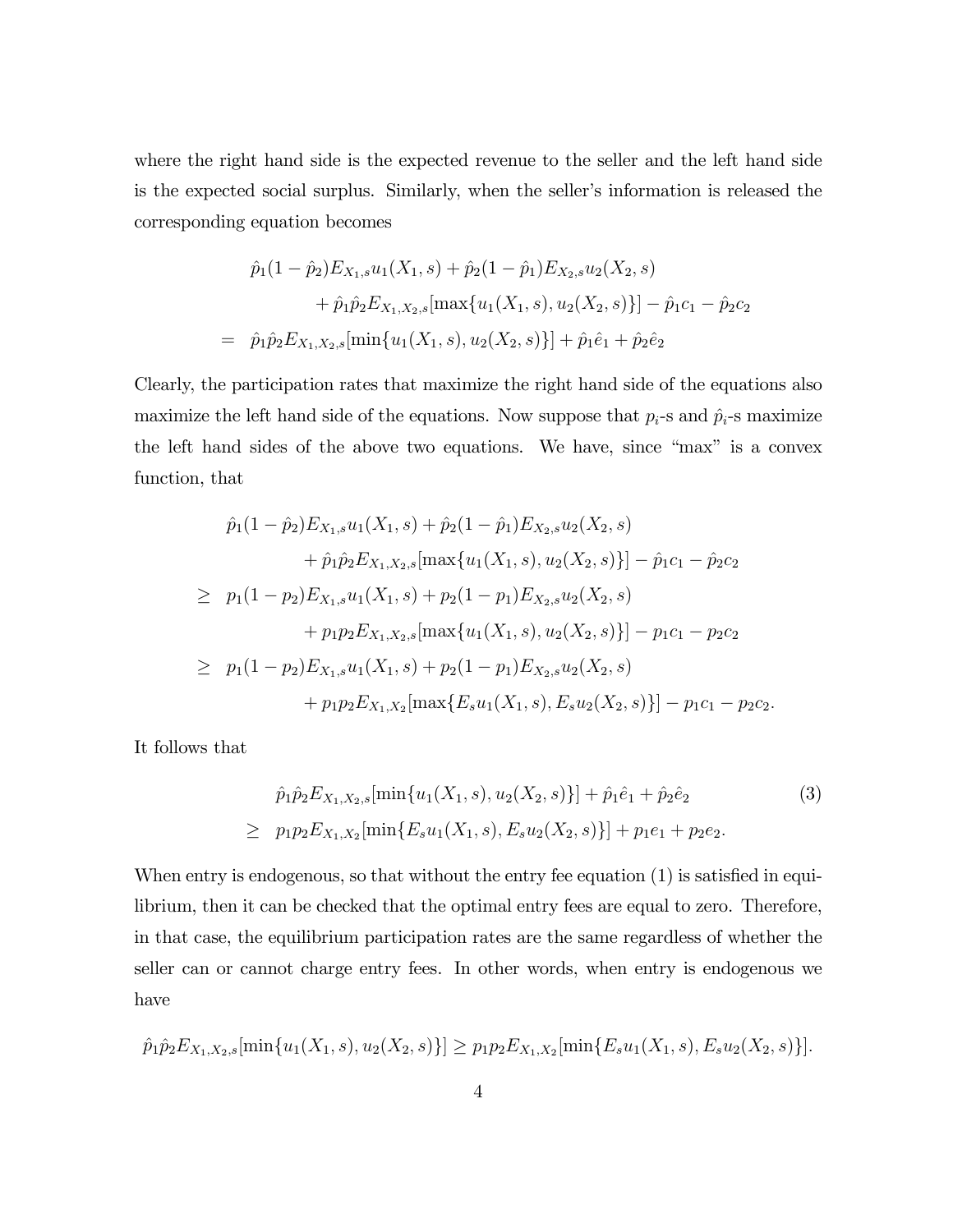Formally, we have the following result.

Proposition 1. If entry in the auctions is endogenous, with and without the seller releasing her private signal, then the expected revenue to the seller increases when her private information is released.

In fact when the seller can charge the optimal entry fees equation (2) holds regardless of whether or not entry is endogenous in the absence of the entry fees. Thus, we have the following result.

Proposition 2. If the seller can charge the bidder specific optimal entry fees in the auction then a public release of the seller's information increases the expected revenue.

## 3. Discussion

The results can be viewed from the perspective of the entry costs. When the entry costs are small entry is not endogenous in the sense that a bidder need not care about the participation rate of the other bidder. In that case, the linkage principle may fail. However, if entry is endogenous then the linkage principle continues to hold. Moreover, if the seller can charge the optimal entry fees in the auction then the release of seller's information increases the expected revenue regardless of the entry costs.

While endogenizing entry in the asymmetric single-object private-value auctions returns the linkage principle, it is not difficult to construct examples to show that this need not be enough to salvage the linkage principle in the multi-unit case Perry and Reny (1999). What or what else is necessary to restore the linkage principle in that case continues to remain an open question.

### 4. Reference

Board, S., 2004, "Revealing Information in Auctions: The Efficiency Effect," manuscript, University of Toronto.

Krishna, V., 2002, Auction Theory, Academic Press.

Levin, D., and J.L. Smith, 1994, "Equilibrium in Auctions with Entry," American Economic Review, 84, 585-599.